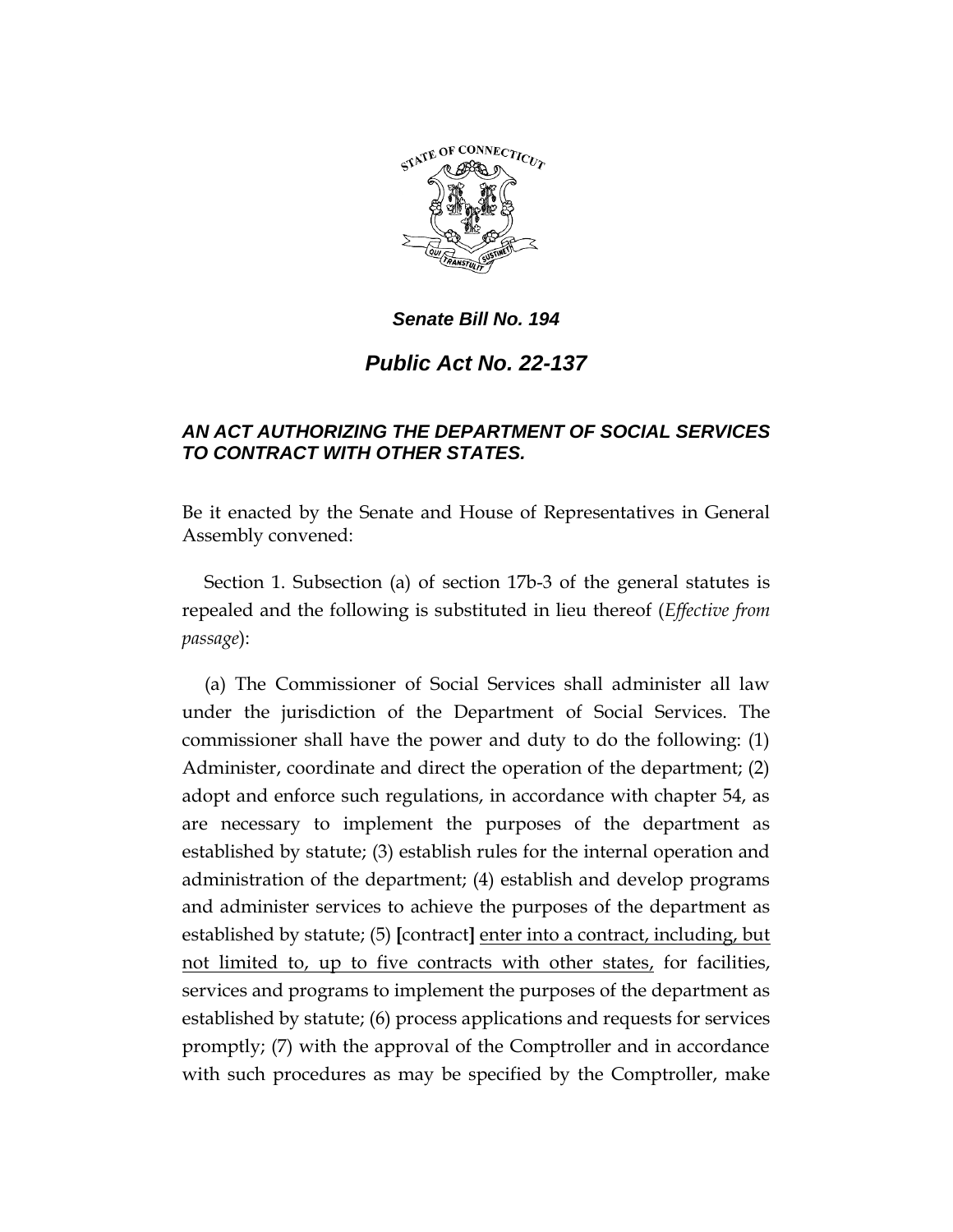## *Senate Bill No. 194*

payments to providers of services for individuals who are eligible for benefits from the department as appropriate; (8) make no duplicate awards for items of assistance once granted, except for replacement of lost or stolen checks on which payment has been stopped; (9) promote economic self-sufficiency where appropriate in the department's programs, policies, practices and staff interactions with recipients; (10) act as advocate for the need of more comprehensive and coordinated programs for persons served by the department; (11) plan services and programs for persons served by the department; (12) coordinate outreach activities by public and private agencies assisting persons served by the department; (13) consult and cooperate with area and private planning agencies; (14) advise and inform municipal officials and officials of social service agencies about social service programs and collect and disseminate information pertaining thereto, including information about federal, state, municipal and private assistance programs and services; (15) encourage and facilitate effective communication and coordination among federal, state, municipal and private agencies; (16) inquire into the utilization of state and federal government resources which offer solutions to problems of the delivery of social services; (17) conduct, encourage and maintain research and studies relating to social services development; (18) prepare, review and encourage model comprehensive social service programs; (19) maintain an inventory of data and information and act as a clearing house and referral agency for information on state and federal programs and services; and (20) conduct, encourage and maintain research and studies and advise municipal officials and officials of social service agencies about forms of intergovernmental cooperation and coordination between public and private agencies designed to advance social service programs. The commissioner may require notice of the submission of all applications by municipalities, any agency thereof, and social service agencies, for federal and state financial assistance to carry out social services. The commissioner shall establish state-wide and regional advisory councils.

*Public Act No. 22-137 2 of 3*